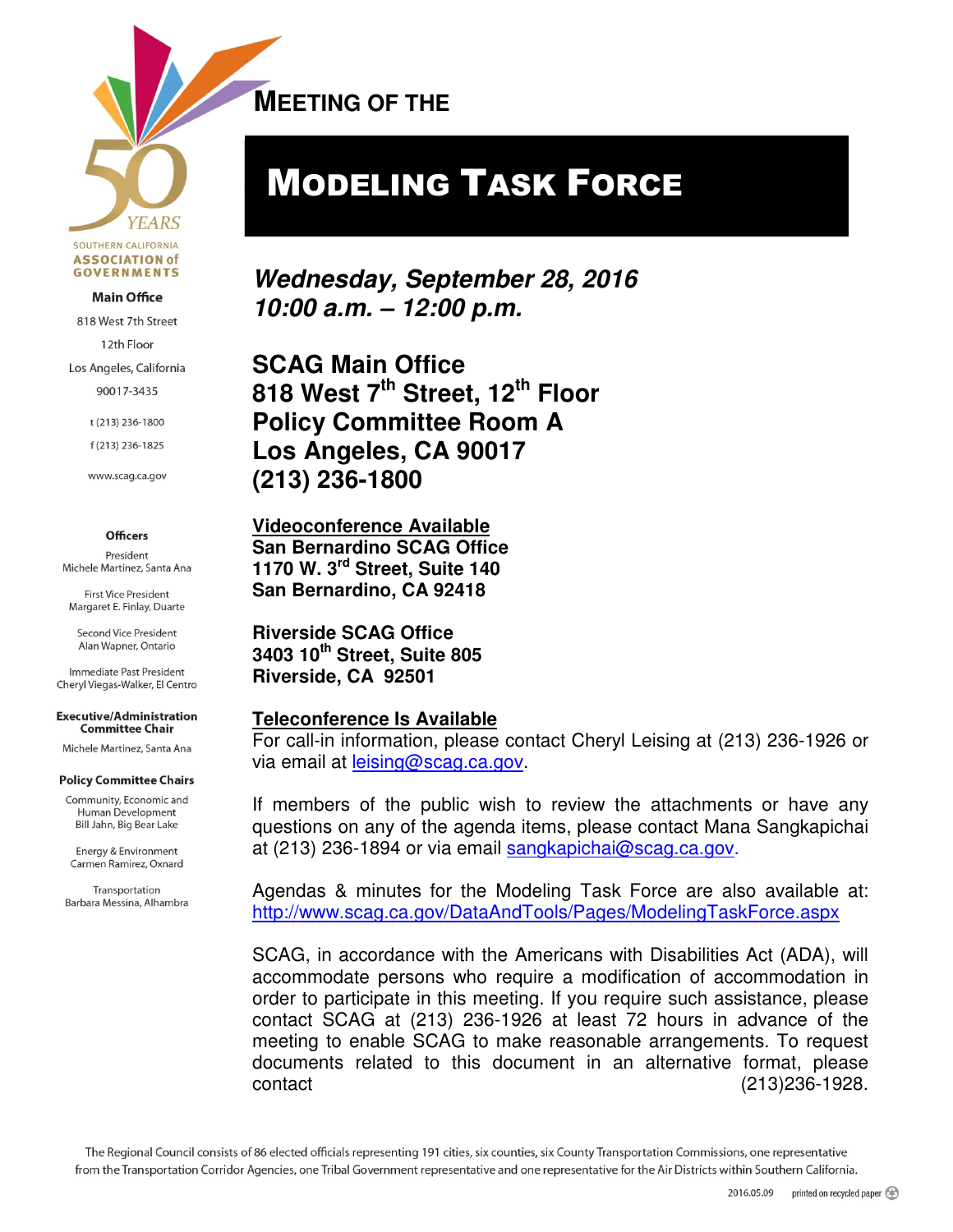# **AGENDA**

**"***Any item listed on the agenda (action or information) may be acted upon at the discretion of the Committee".* 

# **1.0 CALL TO ORDER AND INTRODUCTIONS Tim Byrne**,

Chairperson

# **2.0 PUBLIC COMMENT PERIOD**

Members of the public desiring to speak on an agenda item or items not on the agenda, but within the purview of this Task Force, must fill out and present a speaker's card to the Assistant prior to speaking. A speaker's card must be turned in before the meeting is called to order. Comments will be limited to three minutes. The Chair may limit the total time for comments to twenty (20) minutes.

# **3.0 CONSENT CALENDAR**

# **4.0 ACTION ITEM**

# **5.0 INFORMATION ITEMS**

# **5.1 Updates on Subregional Modeling Programs Group Discussion,**

Discussion by MTF members – an opportunity for agencies to share the status of their current modeling projects and upcoming modeling priorities.

# **5.2 Transportation Planning in the era of Cloud Luke Cheng,**  *Computing and Big Data* Citilabs

 This presentation will introduce new tools for transportation planning utilizing cloud computing and big data from public transport operators. It will highlight a recent Cube Cloud implementation of the Caltrans Statewide Model (CSTDM), an ArcGIS add-on called Sugar Network Editor for creating and maintaining highway and transit networks and an on-line GIS tool for conducting multimodal accessibility analysis efficiently.

10 minutes

30 Minutes